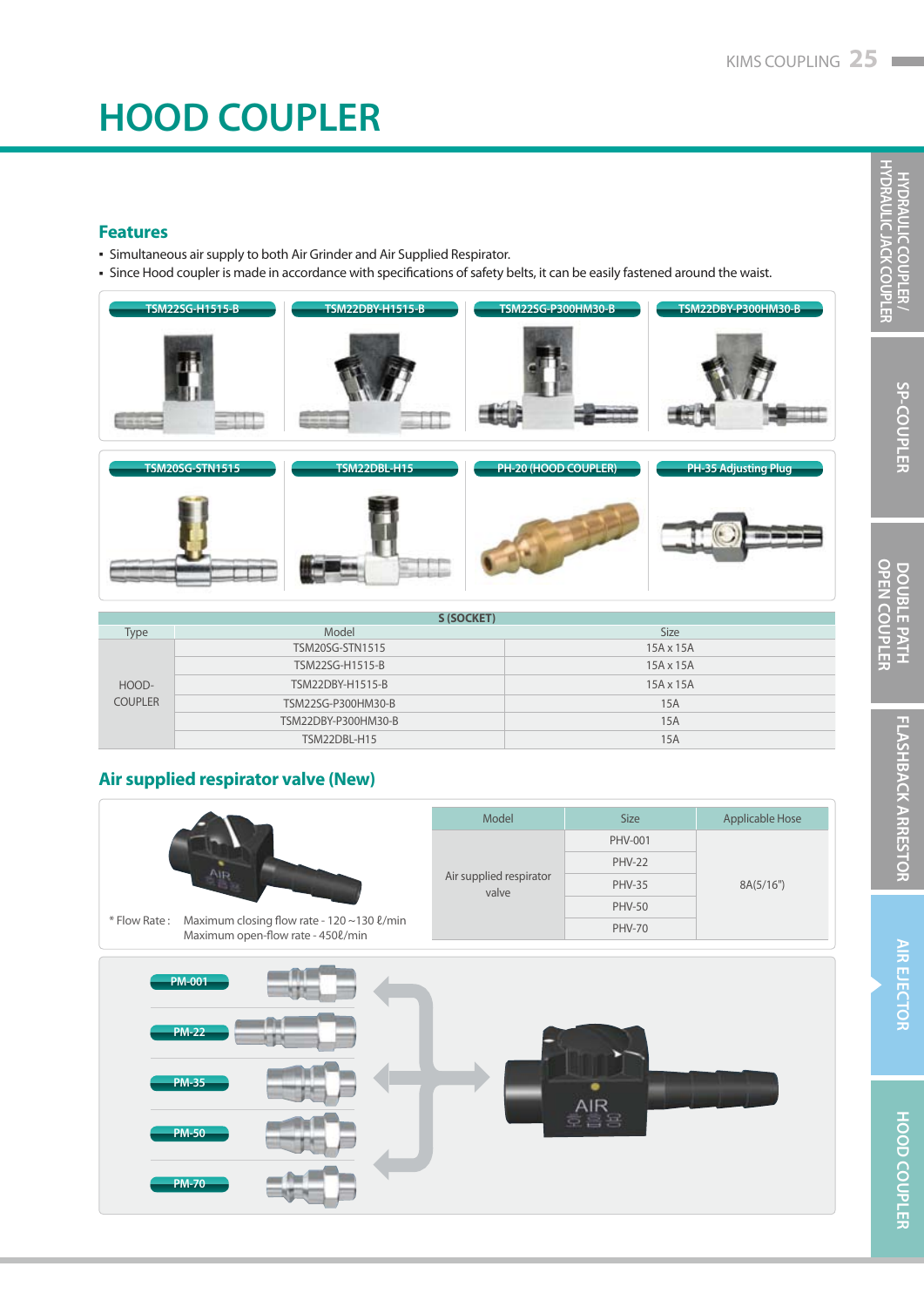### **SLIDING VALVE**



| <b>Type</b>          | Model             | <b>Size</b>  |  |
|----------------------|-------------------|--------------|--|
|                      | SLD-MM0202        | PT 1/4"      |  |
|                      | <b>SLD-MM0303</b> | PT 3/8"      |  |
|                      | SLD-MM0404        | PT 1/2"      |  |
| <b>SLIDING VALVE</b> | <b>SLD-FM0202</b> | PT 1/4"      |  |
|                      | <b>SLD-FM0303</b> | PT 3/8"      |  |
|                      | SLD-FM0404        | PT 1/2"      |  |
|                      | SLD-HH88          | 8A HOSE      |  |
|                      | <b>SLD-HH1515</b> | 15A HOSE     |  |
| SLIDING SWIVEL VALVE | SLD-HM152         | 15A *PT 1/4" |  |
|                      | SLD-HM153         | 15A *PT 3/8" |  |

# **PAINTING SWIVEL COUPLER**

### **Registration of Design**



| Model            | <b>Size</b>         | <b>Working Pressure</b> |
|------------------|---------------------|-------------------------|
| SWV G41          | NPS 1/4" x NPS 1/4" |                         |
| <b>SWV M4141</b> | NPS 1/4" x NPS 1/4" |                         |
| <b>SWV M8341</b> | NPS 3/8" x NPS 1/4" | 5,800PSI                |
| <b>SWV M8383</b> | NPS 3/8" x NPS 3/8" |                         |
| <b>SWV M2183</b> | NPS 1/2" x NPS 3/8" |                         |
| <b>SWV M2121</b> | NPS 1/2" x NPS 1/2" |                         |

\* Material (Special Steel), Heat treatment, Operating Pressure Range: 350~400 bar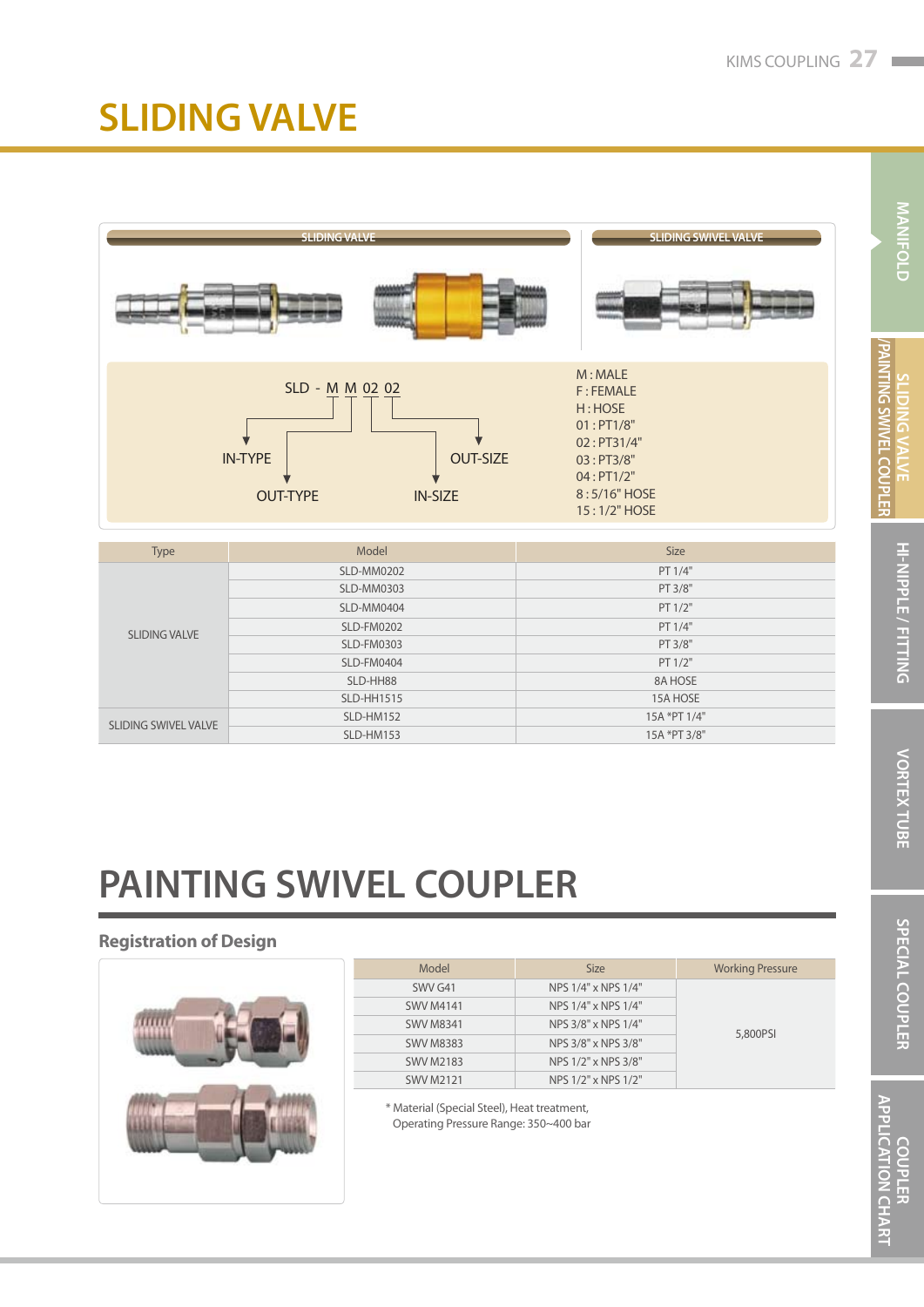### **HI-NIPPLE / FITTING**



PIPE NIPPLE PT 3/8", PT 1/2"

\* All the designs, materials, and application methods can be adjusted upon request.